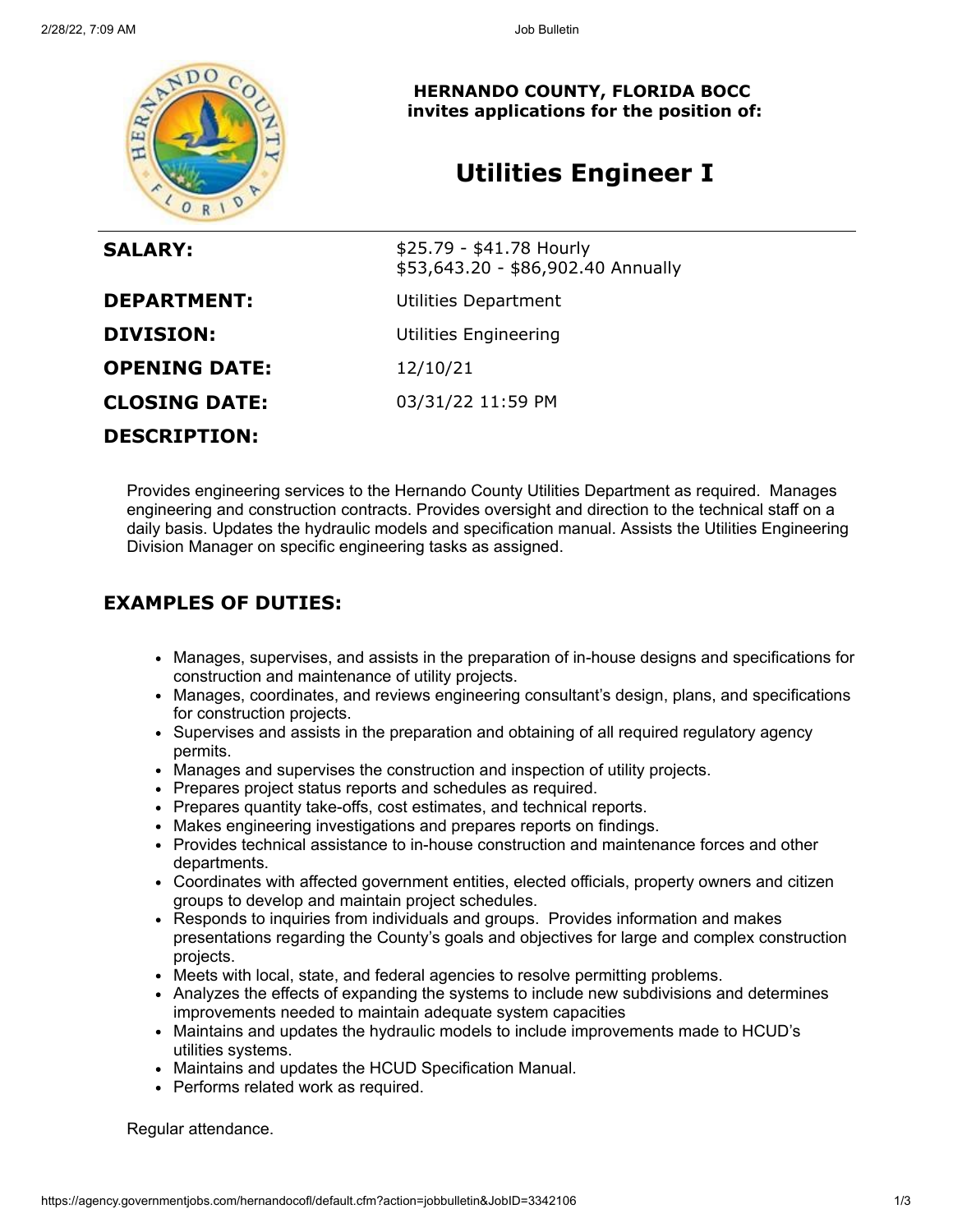## **TYPICAL QUALIFICATIONS:**

| Bachelor's Degree in Civil Engineering, Environmental, Mechanical, or related<br>Education<br>engineering field.<br>One (1) year experience as an engineer in water, wastewater, or other utility related<br>Experience<br>field preferred.<br>Must possess E.I. license certification issued by the Florida Board of Professional<br>Licenses,<br>has reciprocal licensing agreement with Florida.<br>Certifications<br>or<br>Must possess and maintain a valid Florida Driver's License and be insurable by<br>Registrations<br>current insurance carrier. Florida Professional Engineer (PE) license preferred.<br>Upon receiving PE license, incumbent shall receive a 5% increase.<br><b>CRITICAL EXPERTISE TO PERFORM ESSENTIAL FUNCTIONS</b><br>• Knowledge of the principles of civil engineering.<br>Knowledge of materials, methods, and techniques of utility construction.<br>Knowledge of Florida Department of Environmental Protection (FDEP) rules and regulations<br>$\bullet$<br>is preferred<br>• Knowledge of Southwest Florida Water Management District (SWFWMD) rules and<br>regulations is preferred<br>• Knowledge of Florida Department of Transportation (FDOT) standards, specifications, and<br>indexes<br>• Knowledge of current computer and technological developments in water, wastewater, and<br>solid waste applications, including facilities mapping, CADD, and GIS applications.<br>Skill in the use of surveying or drafting instruments.<br>$\bullet$<br>• Ability to prepare, read, and interprets moderately complex engineering plans.<br>• Ability to prepare and submit clear and precise engineering and related reports orally and<br>written.<br>• Ability to plan, direct, and supervise the work of consultants, contractors, technicians, and<br>clerical personnel. |                                                                                            |
|--------------------------------------------------------------------------------------------------------------------------------------------------------------------------------------------------------------------------------------------------------------------------------------------------------------------------------------------------------------------------------------------------------------------------------------------------------------------------------------------------------------------------------------------------------------------------------------------------------------------------------------------------------------------------------------------------------------------------------------------------------------------------------------------------------------------------------------------------------------------------------------------------------------------------------------------------------------------------------------------------------------------------------------------------------------------------------------------------------------------------------------------------------------------------------------------------------------------------------------------------------------------------------------------------------------------------------------------------------------------------------------------------------------------------------------------------------------------------------------------------------------------------------------------------------------------------------------------------------------------------------------------------------------------------------------------------------------------------------------------------------------------------------------------------------------------------|--------------------------------------------------------------------------------------------|
|                                                                                                                                                                                                                                                                                                                                                                                                                                                                                                                                                                                                                                                                                                                                                                                                                                                                                                                                                                                                                                                                                                                                                                                                                                                                                                                                                                                                                                                                                                                                                                                                                                                                                                                                                                                                                          |                                                                                            |
|                                                                                                                                                                                                                                                                                                                                                                                                                                                                                                                                                                                                                                                                                                                                                                                                                                                                                                                                                                                                                                                                                                                                                                                                                                                                                                                                                                                                                                                                                                                                                                                                                                                                                                                                                                                                                          |                                                                                            |
|                                                                                                                                                                                                                                                                                                                                                                                                                                                                                                                                                                                                                                                                                                                                                                                                                                                                                                                                                                                                                                                                                                                                                                                                                                                                                                                                                                                                                                                                                                                                                                                                                                                                                                                                                                                                                          | Engineers or the ability to obtain within 6 months by having certification in a state that |
|                                                                                                                                                                                                                                                                                                                                                                                                                                                                                                                                                                                                                                                                                                                                                                                                                                                                                                                                                                                                                                                                                                                                                                                                                                                                                                                                                                                                                                                                                                                                                                                                                                                                                                                                                                                                                          |                                                                                            |
|                                                                                                                                                                                                                                                                                                                                                                                                                                                                                                                                                                                                                                                                                                                                                                                                                                                                                                                                                                                                                                                                                                                                                                                                                                                                                                                                                                                                                                                                                                                                                                                                                                                                                                                                                                                                                          |                                                                                            |
| and elected officials.<br>• Ability to work independently.                                                                                                                                                                                                                                                                                                                                                                                                                                                                                                                                                                                                                                                                                                                                                                                                                                                                                                                                                                                                                                                                                                                                                                                                                                                                                                                                                                                                                                                                                                                                                                                                                                                                                                                                                               | • Ability to speak with the public, contractors, FDEP, FDOT, SWFWMD, County employees,     |

### **SUPPLEMENTAL INFORMATION:**

Pay Grade: 221 FLSA: Exempt Bargaining Unit: Teamsters Local 79

APPLICATIONS MAY BE FILED ONLINE AT: <https://www.hernandocounty.us/home>

Position #13706 UTILITIES ENGINEER I KD

15470 Flight Path Drive Brooksville, FL 34604 (352) 754-4817

[kdale@co.hernando.fl.us](mailto:kdale@co.hernando.fl.us)

#### **Utilities Engineer I Supplemental Questionnaire**

\* 1. Do you possess a valid Florida Driver's License in good standing?